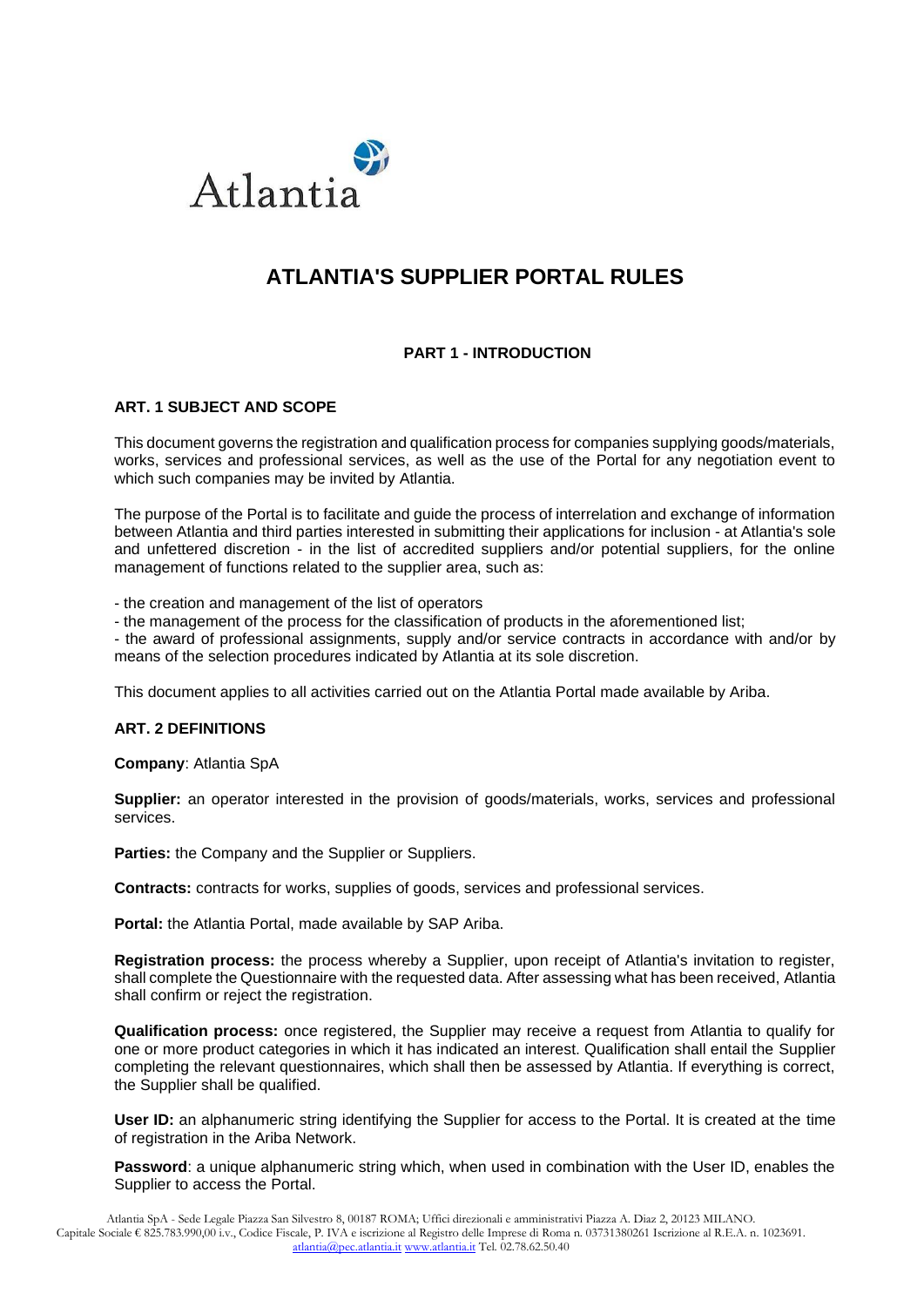

**Ariba Network:** Ariba portal used to access the Atlantia Portal. Access credentials (username and password) are created here.

**Product categories:** the categories into which goods and services are grouped.

**Negotiation Event:** an electronic event in the form of a Request for Information, Bid or online Auction to which the Supplier may be invited by Atlantia.

**Contract:** a contract entered into between Atlantia and the Supplier.

### **ART. 3 COMPUTER EQUIPMENT**

For details of the minimum necessary and appropriate technical requirements, please refer to the guides on the Ariba portal (see also supplier.ariba.com).

Any costs related to hardware and software equipment necessary for access and registration to the platform/Suppliers List, as well as to any equipment that may become necessary as a result of changes to the system, shall be borne exclusively by the Supplier.

# **PART 2 - ACCESS TO THE SYSTEM AND SUPPLIER LIST**

## **ART. 4 OBTAINING ACCESS CREDENTIALS**

The Supplier List is set up in Atlantia's sole interest and the choice of Suppliers to be invited to bid or negotiate is made on the basis of criteria of absolute impartiality, in compliance with the principle of rotation, at the Company's sole discretion.

Entry in the Supplier List does not guarantee the right of Suppliers to be invited to all tender procedures announced on the Portal.

To be included in the Supplier List, Suppliers may either apply via the link on Atlantia's Portal or be invited directly by Atlantia. In both cases, Suppliers shall receive an email inviting them to register with a link enabling them to create their own user account. If a Supplier already has Ariba's credentials, it may combine its existing account with that of Atlantia. In this case it will retain its existing credentials.

To create an account it will be necessary, first of all, to register on the Ariba Network (SAP Business Network) providing the required information. Once the account has been created, Suppliers will be directed to Atlantia's Registration Questionnaire. For any additional information on Ariba Network reference should be made directly to the information available on the Portal.

Suppliers are responsible for the access codes (user name and password), undertaking to maintain them secret and confidential, and are consequently liable for all use of such codes. In addition, Suppliers shall assume sole responsibility for all activities carried out within the System and undertake to indemnify and hold harmless the Company against any claim or demand relating to or arising from the use or misuse of the tools made available on the Portal. Qualified Suppliers hereby state that they are aware that knowledge of the access codes by third parties allows the latter to access the System and perform legal acts binding on the Suppliers.

In relation to the above, a Supplier is obliged to notify the Company, or Ariba itself, by e-mail, as soon as it becomes aware of any unauthorised use by third parties of its Access Codes, undertaking in any event to indemnify and hold harmless the Company against any claim, including for damages, proposed and/or deriving directly or indirectly from the aforesaid use or misuse by anyone.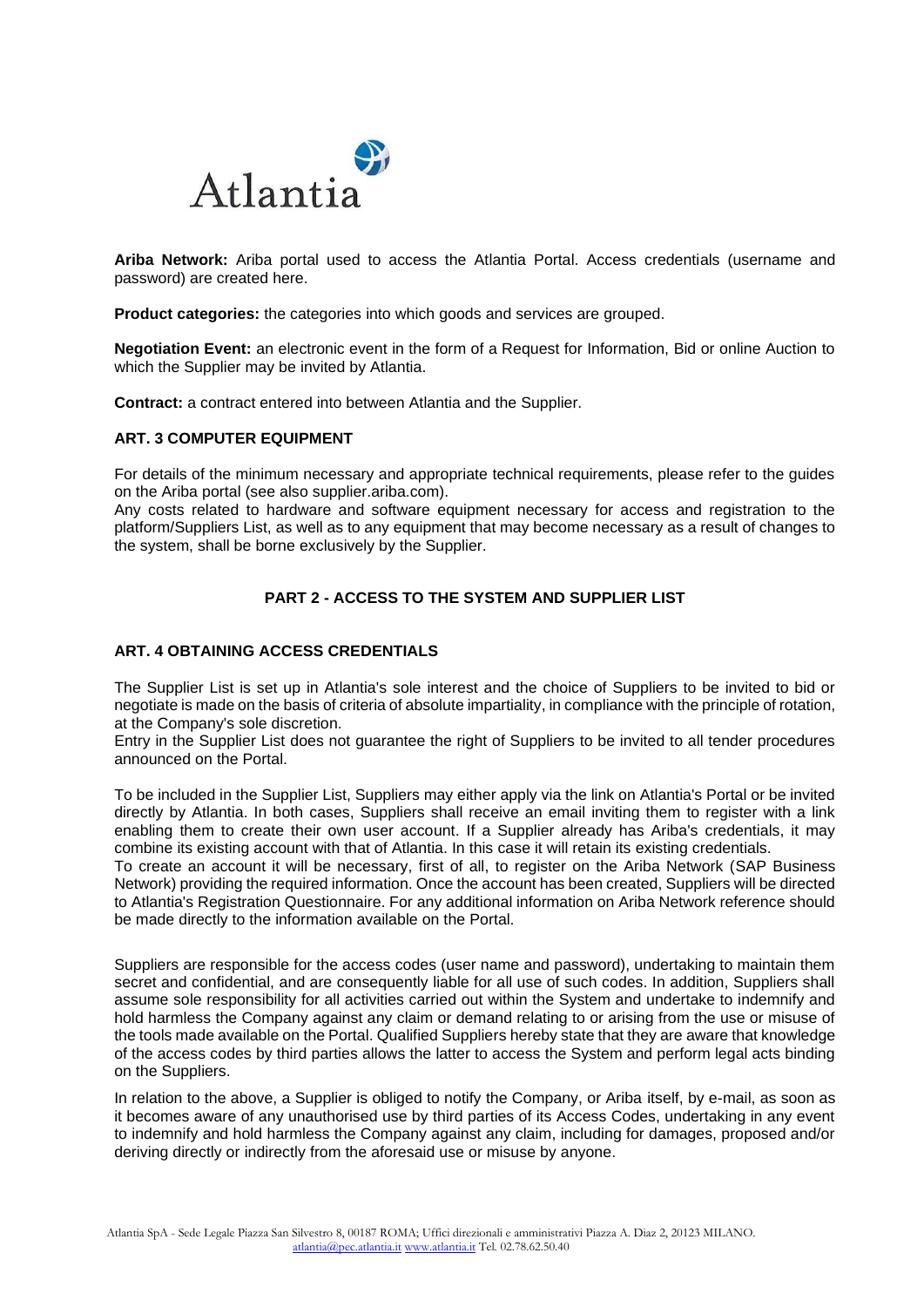

## **ART. 5 REGISTRATION PROCESS**

Suppliers may proceed to fill in the Registration Questionnaire within 30 days of receipt. In the questionnaire, they may indicate the product categories for which they wish to qualify as Atlantia suppliers.

All mandatory questions must be answered to complete the questionnaire.

The Questionnaire consists of 6 sections:

- 1. **Company Data** Section, which contains questions relating to general information about the Supplier;
- 2. **Company Activities** section, which contains questions about information on the Supplier's business;
- 3. **Documentation** Section, which requires the attachment of documents necessary to perform due diligence on the Supplier;
- 4. **Sustainability** Section, which contains questions related to sustainability matters;
- 5. **Privacy** Section, which contains questions related to the processing of personal data;
- 6. **Cyber Security** section, which contains questions regarding the security of the information processed.

Once the Questionnaire has been sent to Atlantia, the latter shall evaluate it and request any additions. Suppliers hereby undertake to provide, at the Company's request and within the timeframe indicated by it, appropriate documentation to substantiate the statements made during the registration process.

If everything is correct, Atlantia shall approve the Questionnaire. Supplier status in the system shall then become Registered.

Completion of registration is a necessary step in order to be invited to participate in any negotiation events announced by Atlantia on the system and in general for the award of assignments and contracts.

Once registered, Suppliers may access the system and update their data, if necessary or if so requested by Atlantia, ensuring that the data are kept up to date in accordance with any changes that may occur within their organisation.

#### **ART. 6 QUALIFICATION PROCESS**

As the registration process is completed, Suppliers may receive a request from Atlantia to fill in one or more qualification questionnaires based on the Product Categories indicated by them in the Registration Questionnaire.

All mandatory questions must be answered to complete the form(s).

Once completed, has been sent, Atlantia shall evaluate the questionnaire(s) and request any clarifications.

Suppliers hereby undertake to provide, at the Company's request and within the timeframe indicated by it, appropriate documentation to prove the statements made during the qualification process.

In accepting these Rules, Suppliers acknowledge Atlantia's right, at its sole discretion, not to recognise eligibility and/or to revoke eligibility at any time.

Should a Supplier need to update the data entered in the qualification questionnaires prior to their expiry date, it may contact Atlantia, which shall unlock the questionnaires and thus enable the Supplier to amend them.

Qualification constitutes the necessary requisite for a Supplier to be eligible to participate in a negotiation event conducted on the Portal.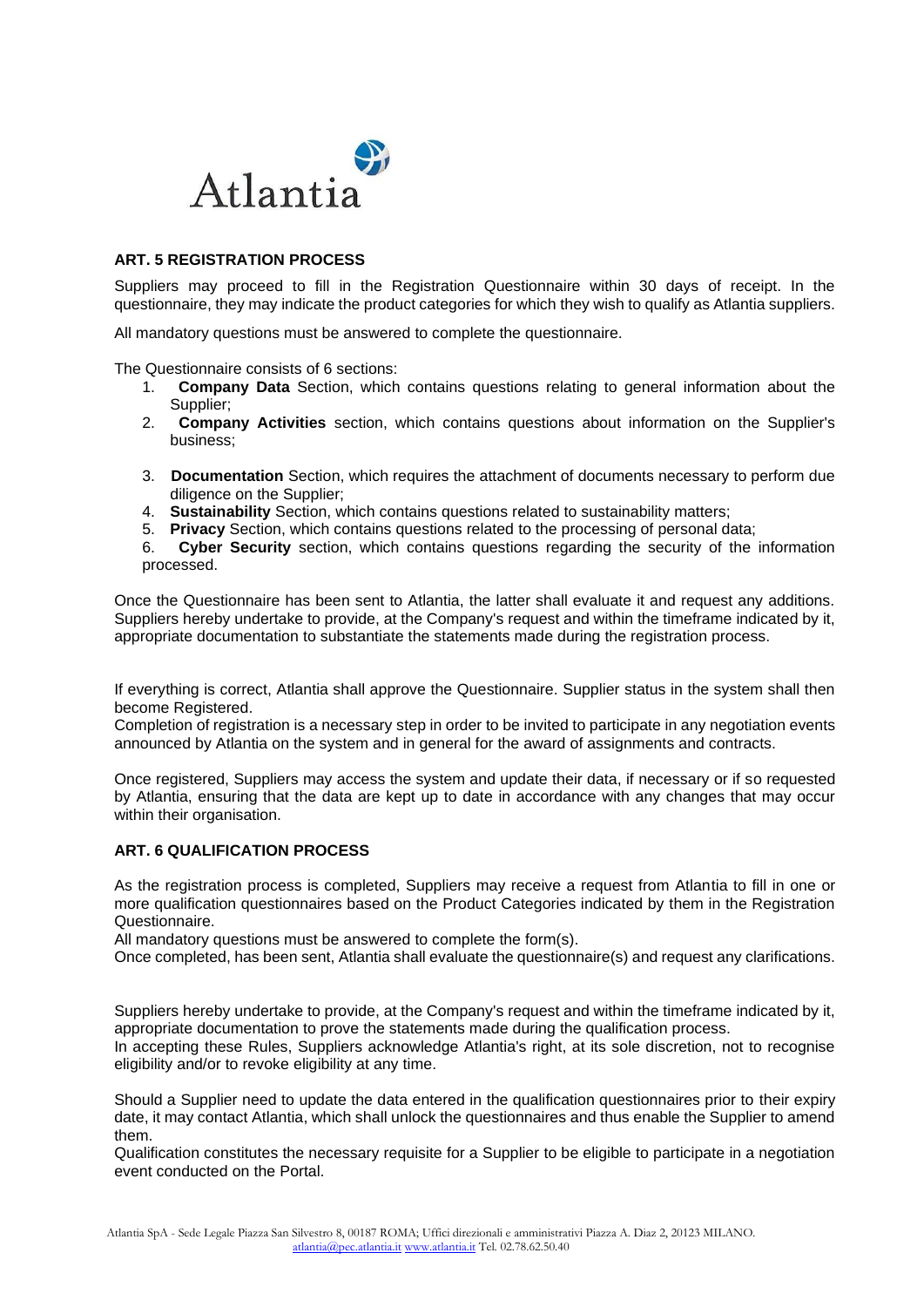

# **ART. 7 VALIDITY OF THE QUALIFICATION**

Unless revoked, the Qualification shall be valid for two years from the date of the Company's notice of successful completion of the qualification process; such notice shall be sent by email. On expiry of the qualification, Atlantia shall send the renewal request. Suppliers may then amend and/or confirm the data entered on the Portal. Should this operation not be carried out, the Company reserves the right to revoke the qualification, formally notifying the Supplier thereof.

Atlantia shall carry out an evaluation of the Supplier at the end of each contract, which shall be taken into account in relation to future assignments.

## **ART. 8 CHANGE OF DATA**

A Supplier shall notify the Company within 15 days, through the Portal functions, of any changes in the data and documents registered, as well as any change in its organisational structure due to corporate actions (e.g., sales, mergers, transfers of business units, etc.). In these cases, the Company reserves the right to carry out the appropriate checks in order to confirm the eligibility that may have already been attributed.

The Supplier is also required to ensure the constant and timely update of the contact information contained in the Portal, and in particular the e-mail address; no claim may be made against the Company for not receiving communications due to failure to update the contact information or for the unavailability of such communications (e.g., for reaching the limit of the Supplier's e-mail inbox).

# **ART. 9 CANCELLATION AND REVOCATION**

Each Supplier may request to be cancelled, without prejudice to the obligations already undertaken. The cancellation request must be sent with 30 days' notice by e-mail. Following submission of the request, the Supplier undertakes not to use the system, without prejudice to the performance of the activities required for the correct and complete fulfilment of the obligations already undertaken. The Company, at its sole discretion, reserves the right to revoke, at any time, the authorisations issued, also following the occurrence of damaging events, including the loss of the requisites for registration in the list, the discontinuation of professional activity, serious breach of contract, failure to provide the communications required by these rules. The cancellation of the authorisations, which shall take immediate effect, shall be communicated by e-mail.

# **ART. 10 SUPPLIER'S OBLIGATIONS**

In addition to complying with the contract with Atlantia, Suppliers shall:

- use the Portal in accordance with the principles of fairness, loyalty and good faith;
- comply with the terms and conditions set out in the Rules and the documentation on the Platform;
- comply with the terms and conditions of participation in tenders;
- refrain from engaging in anti-competitive behaviour or violating the rights of third parties;
- comply with the regulations on copyright, intellectual property and protection of privacy;
- keep confidential all information obtained as part of the qualification, accreditation and negotiation process.

# **PART 3 – NEGOTIATION EVENTS**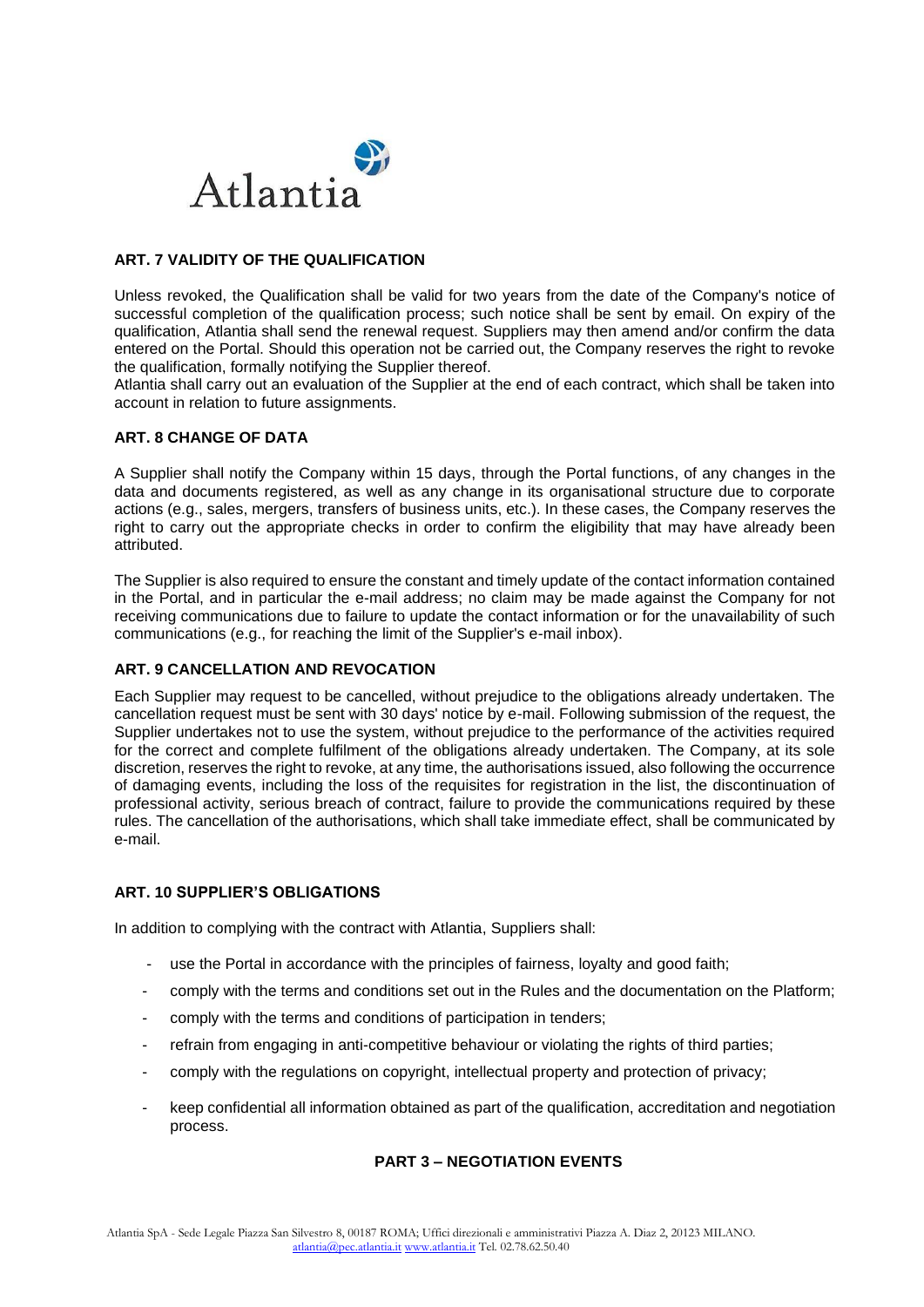

# **ART. 11 - SOURCING EVENTS**

Registered Suppliers may be invited to negotiation events that Atlantia may decide to announce on the Portal. They will then receive an invitation and may submit their proposals, if they are interested. In order to access the Portal, Suppliers must use their credentials (see art. 4).

It should be noted from the outset that qualification for a particular category does not guarantee an invitation to, or the award of, one of these events, and that Atlantia may decide from time to time which Suppliers are most suitable to be invited, or to award a negotiation event in accordance with the criteria it deems most appropriate.

# **PART 4 - CONTRACT**

# **ART. 12 - EXECUTION OF CONTRACT**

During the stipulation of its contracts, Atlantia may use the Portal's functions to send draft documents to Suppliers during the formalisation phase; amendments to the contract shall be made through the platform.

# **ART. 13 - DIGITAL SIGNATURE**

The contract and any annexes shall be signed, as a rule, by means of the DocuSign platform. Alternatively, the contract and annexes shall be digitally signed, preferably in PAdES (PDF Advanced Electronic Signature) format.

Atlantia shall notify the digital signature method to be used on a case-by-case basis.

# **PART 5 - MALFUNCTIONS AND LIABILITY**

## **ART. 14 - MALFUNCTIONS**

The Parties undertake to inform each other of any connection difficulties (e.g., recognition of the sender, incomprehensibility of the content of the document, etc.). If the Supplier encounters difficulties or is unable to use the services covered by this document, it shall inform the Company immediately and, insofar as it is the Supplier's responsibility, shall take steps to resolve the problems.

For problems that are directly attributable to SAP Ariba, it will be necessary to contact the relative support from the "help-centre" menu.

#### **ART. 15 - LIABILITY FOR DAMAGES**

Atlantia shall not be liable for any malfunction or inability to use the connection or the line due to any reason whatsoever. Suppliers shall therefore hold Atlantia harmless against any liability whatsoever for detrimental

consequences of any nature or direct or indirect damage caused to Suppliers or to third parties by the unauthorised, improper and prejudicial use of the Access Codes.

## **ART. 16 - INDUSTRIAL AND INTELLECTUAL PROPERTY RIGHTS**

All documents published in Atlantia's Suppliers' List are protected by intellectual property rights, in accordance with current legislation on copyright protection.

Suppliers undertake not to download, reproduce, transmit, sell or distribute, in whole or in part, for any reason whatsoever, the content and information available or received through the Suppliers' List for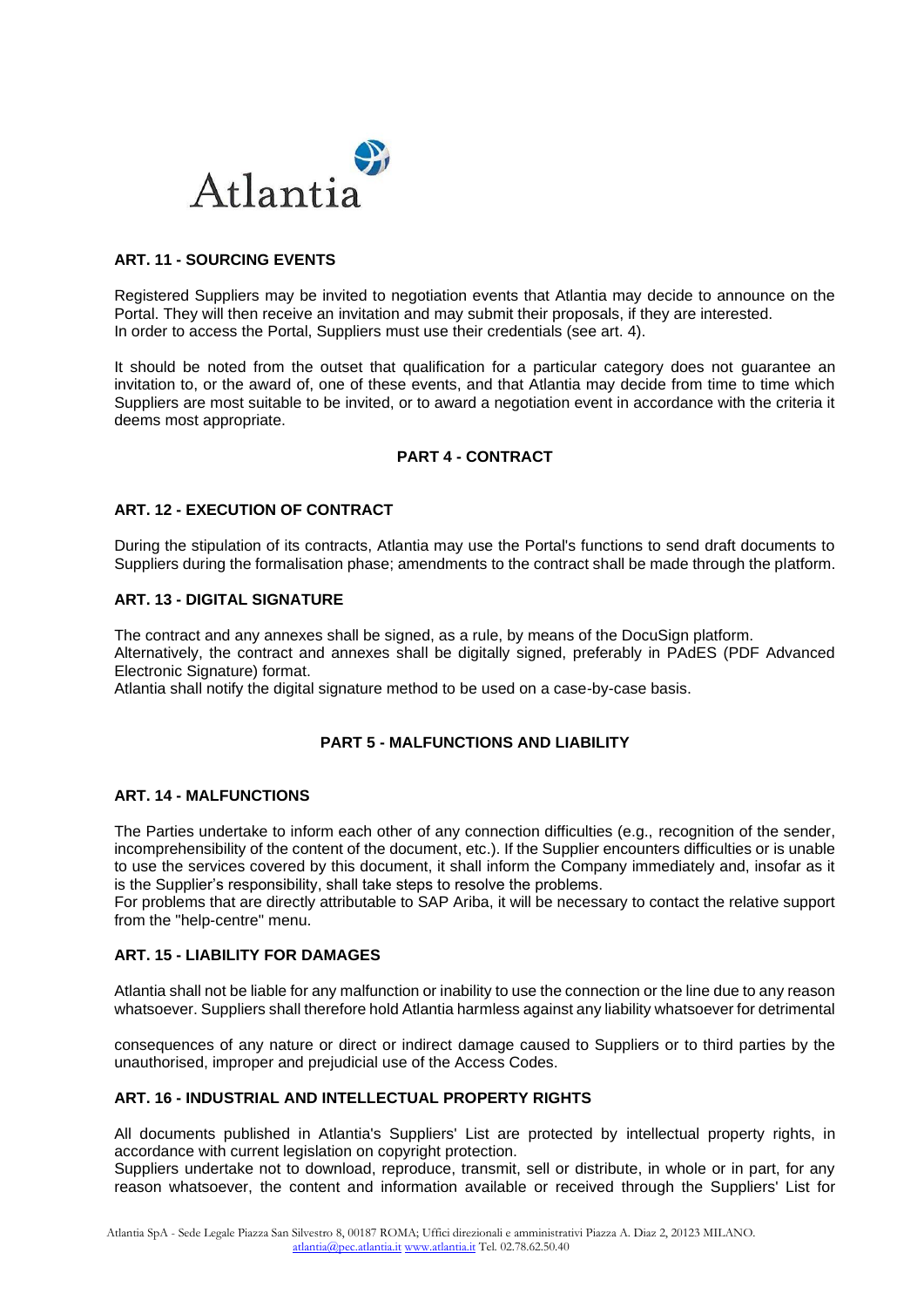

purposes other than for registration, qualification and participation in negotiation events. Similarly, it is forbidden to include in Atlantia's Supplier List any content that infringes applicable laws and regulations, including, in particular, copyright laws or other intellectual or industrial property rights.

## **ART. 17 - COMPLIANCE WITH THE LAW IN GENERAL AND WITH THE CODE OF ETHICS AND ADMINISTRATIVE LIABILITY OF COMPANIES PURSUANT TO LEGISLATIVE DECREE NO. 231 OF 8 JUNE 2001**

Atlantia carries on its business in full compliance with all laws, authorisations, rules, regulations, decisions and orders concerning any aspect relating to the conduct of its business, as well as in compliance with the principles contained in its Code of Ethics. Therefore, the establishment and maintenance of any contractual relationship is subject to the same principle of strict compliance with the law, the Company's Code of Ethics and the regulations in force.

To this end, it is understood that, in the performance of any activity provided for in these rules for the proper performance of the qualification process, and for the attribution, maintenance or renewal of the eligibility granted, Suppliers undertake not to behave in such a way as to breach the law, the code of ethics and the regulations in force.

With particular reference to the provisions of Legislative Decree 231 of 8 June 2001 on the administrative liability of entities, as subsequently amended and supplemented (hereinafter "Decree 231/01"), by accepting these Rules, Suppliers and their subcontractors also undertake to comply with the rules and principles set out in the Organisational, Management and Control Model and the Anti-Corruption Policy adopted by Atlantia and published on its website at https://www.atlantia.com/it/governance/etica-elegalita/modello-231.

These documents set out the values that Atlantia adheres to in pursuing its objectives, also with a view to preventing the offences set forth in Legislative Decree no. 231/2001 as subsequently amended and supplemented and further conduct that may lead to corrupt practices.

Suppliers are also required to provide timely information on any changes that have occurred after registration with respect to the information/self-declarations requested by Atlantia for anti-corruption purposes and issued by the counterparty prior to the signing of the Engagement.

Failure to comply with the principles set out in the above documents shall constitute grounds for suspension/deletion from the List.

Atlantia carries on its business in full compliance with all laws, authorisations, rules, regulations, decisions and orders concerning any aspect relating to the conduct of its business, as well as in compliance with the principles

contained in its Code of Ethics. Therefore, the establishment and maintenance of any contractual relationship is subject to the same principle of strict compliance with the law, the Company's Code of Ethics and the regulations in force.

These documents set out the values that Atlantia adheres to in pursuing its objectives, also with a view to preventing the offences set forth in Legislative Decree no. 231/2001 as subsequently amended and supplemented and further conduct that may lead to corrupt practices.

Suppliers are also required to provide timely information on any changes that have occurred after registration with respect to the information/self-declarations requested by Atlantia for anti-corruption purposes and issued by the counterparty prior to the signing of the Engagement.

Failure to comply with the principles set out in the above documents shall constitute grounds for suspension/deletion from the List.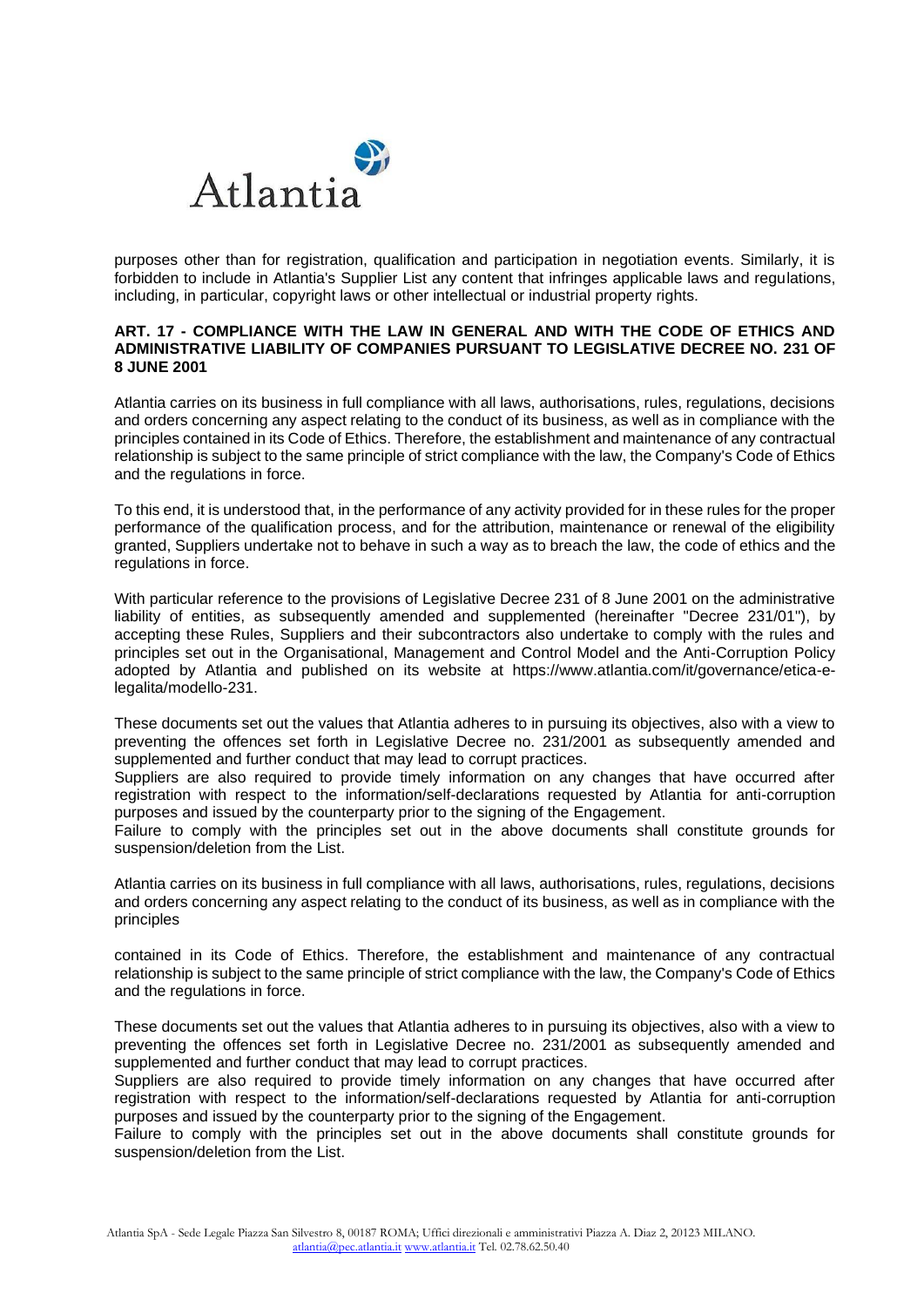

Non-compliance with the principles of organisation and management described above, including by the subcontractors indicated by the Supplier, shall constitute such a serious breach as to prevent the continuation of contractual relations with the Company. It is therefore understood that in case of nonfulfilment, in whole or in part, of the obligations provided for in this article, or in case of refusal or unjustified delay in the transmission of documents, information and data that may be requested from the Supplier by the Company in relation to the obligations provided for herein as well as, in general, in case of violation of the above representations and warranties, the eligibility shall be denied or, if already granted, it shall be revoked due to the Supplier's act and fault with the consequent obligation for the Supplier to indemnify and hold harmless the Company for the losses, damages, expenses, liabilities and actions that may arise from the violation and default described above.

# **ART. 18 - AMENDMENTS TO THE RULES**

Atlantia reserves the right, at its sole discretion, to unilaterally amend this document, including as a result of amendments to current legislation. In such event, the new version shall be published on Atlantia's website and a message shall be sent to the email address indicated by Suppliers when registering their data. A Supplier's use of the System following receipt of the notice of change to this document shall be deemed to constitute full acceptance of the new version of the document.

#### **ART. 19 - APPLICABLE LAW AND JURISDICTION**

The Rules are governed by Italian law, to which reference is made for all matters not expressly provided for. The Court of Rome shall have exclusive jurisdiction over any dispute.

# **ART. 20 - FINAL PROVISIONS AND REFERENCES**

For all matters not expressly governed by these Rules and the documents that constitute integral and substantive parts thereof, the provisions of the Italian Civil Code shall apply, as well as the applicable laws in force from time to time. The provisions of these Rules shall be replaced, amended or repealed automatically by mandatory regulations that will come into force even after their adoption.

# **PART 6 – PRIVACY**

## **PRIVACY STATEMENT PURSUANT TO ART. 13** *ET SEQ.* **OF EU REGULATION NO. 679/2016**

Atlantia SpA, with registered office at Piazza San Silvestro, 8, 00187 Rome, in its capacity as Data Controller, wishes to inform you, pursuant to art. 13 of EU Regulation 679/2016 - General Data Protection Regulation (hereinafter the "Regulation" or "GDPR") - of the processing of your data for the purposes of compliance with the qualification and accreditation phases of the Company's Supplier List..

#### **Categories of data processed**

Atlantia shall process the following categories of personal data:

- a) personal and contact data (e.g., name, surname, tax code/VAT code, company name, address, telephone number, e-mail, etc.);
- b) personal and contact details of the legal representative and/or any internal contacts; c) bank details for making payments (e.g., IBAN);
- d) any other information necessary for qualification and accreditation in the Supplier List and the possible establishment of a contractual relationship.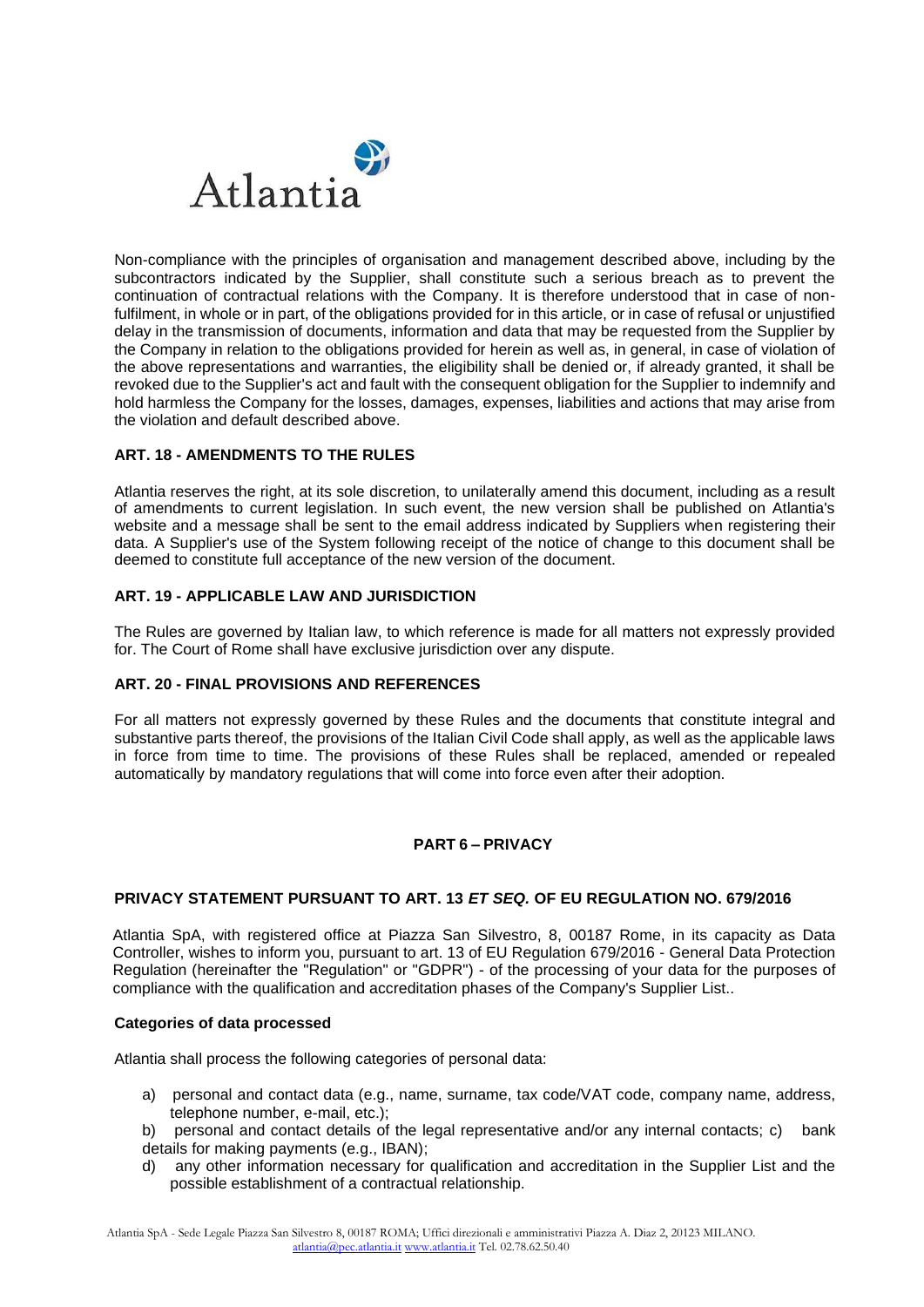

Personal data subject to processing may be collected directly from the Suppliers or from third parties who hold them by law (e.g., Public Registers, Chambers of Commerce, etc.).

In compliance with the principle of minimisation, Atlantia only collects data that is adequate, relevant and limited to what is necessary in relation to the purposes for which it is processed.

#### **Purposes and legal basis of processing**

Atlantia shall process personal data for the following purposes:

- a) evaluation of applications for inclusion in the Supplier List and management of the list;
- b) participation in any tenders and assignments;
- c) management of commercial relations and performance of any pre-contractual negotiations;
- d) administrative management of supplier relations (e.g., contract management, bookkeeping, invoicing, payments);
- e) fulfilment of legal, regulatory and tax obligations connected with the contractual relationship or envisaged by Authority provisions.

For the purposes indicated above, Atlantia shall process your data for the performance of a contract or the implementation of pre-contractual measures (art. 6, paragraph 1, sub-paragraph b) of the GDPR) or in compliance with legal obligations to which the Data Controller is subject (art. 6, paragraph 1, subparagraph c) of the GDPR). Provision of data for the above purposes is necessary for registration in the Supplier List and for participation in any tenders and assignments. Atlantia shall not use your personal data for purposes incompatible with those mentioned above, unless required or authorised to do so by law.

#### **Processing methods and security measures**

Data may be processed by means of technological, IT and/or paper methods and through suitable IT tools (e.g., software, hardware, applications, etc.). In this regard, Atlantia has protocols, controls and procedures in place to ensure the confidentiality of your data, and is constantly committed to adopting, pursuant to art. 32 of the GDPR, specific technological and organisational measures to protect data from loss, unlawful or incorrect use and unauthorised access.

#### **Storage periods**

The personal data provided will be kept for the time necessary to perform the contractual relationship, as well as for the time prescribed by civil, fiscal and regulatory provisions and, in any case, for no longer than 10 years from the end of the contractual relationship. In the event of any disputes or for the exercise of the right of defence in court, the aforementioned retention periods will be suspended until the complete settlement of the case between the parties.

#### **Communication of personal data**

Your personal data may be brought to the attention of persons authorised to process them by the Company, as well as communicated for legal, regulatory or contractual purposes, always in compliance with the principles expressed in Article 5 of the Regulations, to third parties such as:

- Suppliers of related services in cases where the communication is necessary for the purposes illustrated above (e.g., legal, administrative and tax consultancy firms, auditing companies, banking institutions for the management of collections and payments, etc.);
- Suppliers of IT services and maintenance of the e-procurement platform;
- Judicial authorities and/or public bodies for which communication is legally required.